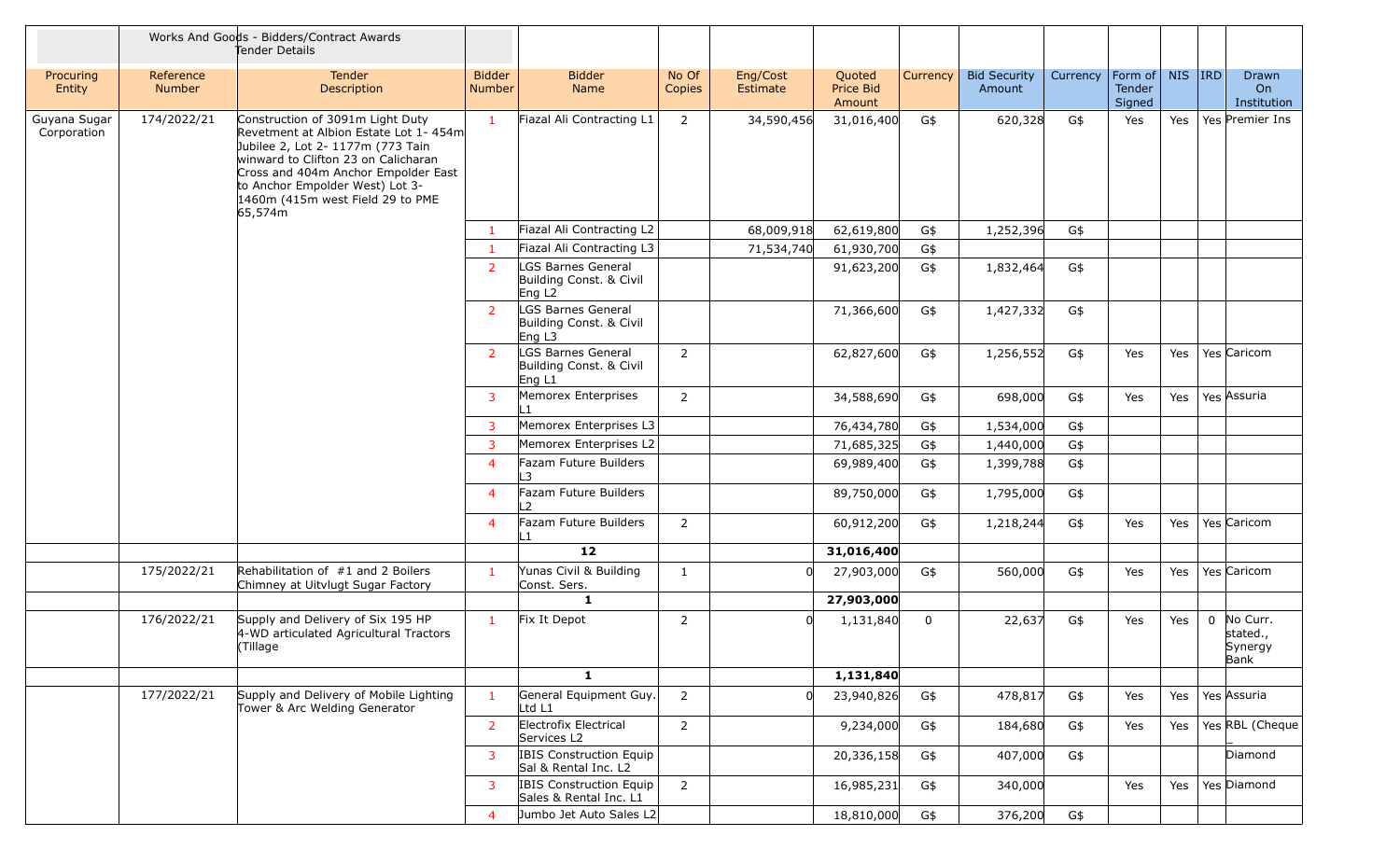|                     |                            | Works And Goods - Bidders/Contract Awards<br>Tender Details                          |                                |                                  |                 |                             |                               |          |                               |          |                             |            |            |                                   |
|---------------------|----------------------------|--------------------------------------------------------------------------------------|--------------------------------|----------------------------------|-----------------|-----------------------------|-------------------------------|----------|-------------------------------|----------|-----------------------------|------------|------------|-----------------------------------|
| Procuring<br>Entity | Reference<br><b>Number</b> | <b>Tender</b><br>Description                                                         | <b>Bidder</b><br><b>Number</b> | <b>Bidder</b><br>Name            | No Of<br>Copies | Eng/Cost<br><b>Estimate</b> | Quoted<br>Price Bid<br>Amount | Currency | <b>Bid Security</b><br>Amount | Currency | Form of<br>Tender<br>Signed | <b>NIS</b> | <b>IRD</b> | <b>Drawn</b><br>On<br>Institution |
|                     | 177/2022/21                |                                                                                      | 4                              | Jumbo Jet Auto Sales L1          | 2               |                             | 35,910,000                    | G\$      | 718,200                       | G\$      | Yes                         | Yes        |            | Yes Nafico                        |
|                     |                            |                                                                                      | 5                              | Guyana Tractor &<br>Equipment L2 |                 |                             | 20,975,400                    | G\$      |                               |          |                             |            |            |                                   |
|                     |                            |                                                                                      | 5                              | Guyana Tractor &<br>Equipment L1 | 2               |                             | 48,144,600                    | G\$      | 245,800                       | G\$      | Yes                         | Yes        |            | Yes Caricom                       |
|                     |                            |                                                                                      | -6                             | Farm Supplies Ltd L1             | 2               |                             | 15,820,000                    | G\$      | 316,400                       | G\$      | Yes                         | Yes        |            | Yes Assuria                       |
|                     |                            |                                                                                      |                                | General Marine Co. L1            | 2               |                             | 24,067,469                    | G\$      | 481,349                       | G\$      | Yes                         | Yes        |            | Yes Premier Ins                   |
|                     |                            |                                                                                      |                                | 10                               |                 |                             | 9,234,000                     |          |                               |          |                             |            |            |                                   |
|                     | 178/2022/21                | Supply and delivery of Eight Trailing<br>Harrow (16-32) Heavy Duty Trailed<br>Offset | -1                             | Farm Supplies Ltd                | 2               |                             | 48,000,000                    | G\$      | 960,000                       | G\$      | Yes                         | Yes        |            | Yes Assuria                       |
|                     |                            |                                                                                      | 2                              | General Equipment Guy.<br>.td    | 2               |                             | 51,400,000                    | G\$      | 1,028,000                     | G\$      | Yes                         | Yes        |            | Yes Assuria                       |
|                     |                            |                                                                                      |                                | $\mathbf{2}$                     |                 |                             | 48,000,000                    |          |                               |          |                             |            |            |                                   |
|                     |                            |                                                                                      |                                |                                  |                 |                             |                               |          |                               |          |                             |            |            |                                   |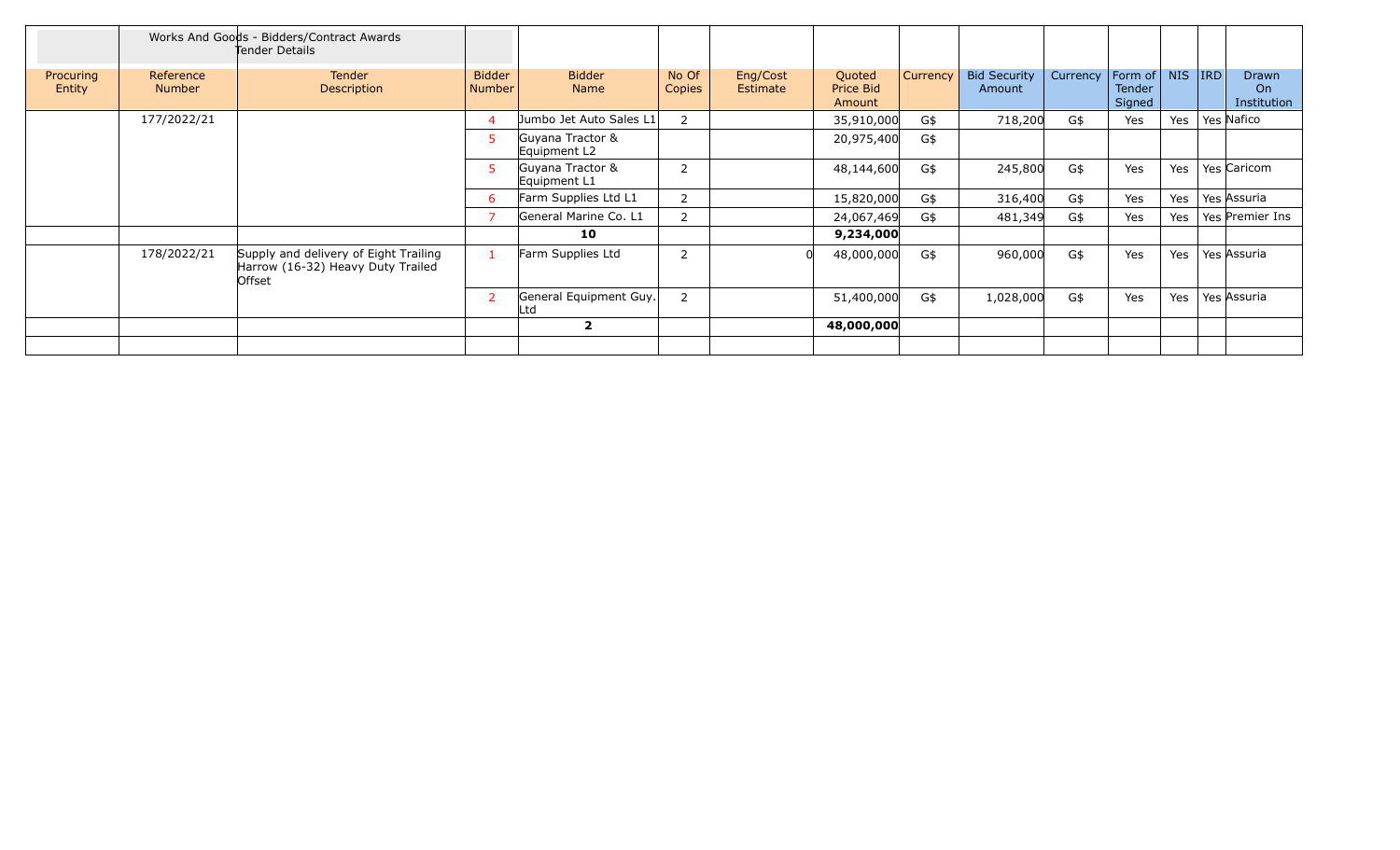|                                                           |                            | Works And Goods - Bidders/Contract Awards<br>Tender Details                   |                         |                                                     |                 |                      |                               |          |                               |          |                             |            |         |                            |
|-----------------------------------------------------------|----------------------------|-------------------------------------------------------------------------------|-------------------------|-----------------------------------------------------|-----------------|----------------------|-------------------------------|----------|-------------------------------|----------|-----------------------------|------------|---------|----------------------------|
| Procuring<br>Entity                                       | Reference<br><b>Number</b> | Tender<br><b>Description</b>                                                  | <b>Bidder</b><br>Number | <b>Bidder</b><br>Name                               | No Of<br>Copies | Eng/Cost<br>Estimate | Quoted<br>Price Bid<br>Amount | Currency | <b>Bid Security</b><br>Amount | Currency | Form of<br>Tender<br>Signed | <b>NIS</b> | $ $ IRD | Drawn<br>On<br>Institution |
| Ministry of<br>Labour                                     | 03/2022/38                 | Extension of Labour<br>Occupational Safety and<br>Health Department Buildings | $\mathbf{1}$            | Caribbean Const.<br>Consul. & Int'l Supplies<br>Inc | 3               | 33,775,150           | 36,314,203                    | G\$      | 675,503                       | G\$      | Yes                         | Yes        |         | Yes Assuria                |
|                                                           |                            |                                                                               | $\overline{2}$          | Emeralds Gen. Cont. &<br>Distributors               | 3               |                      | 35,037,550                    | G\$      | 700,751                       | G\$      | Yes                         | Yes        |         | Yes Caricom                |
|                                                           |                            |                                                                               | 3                       | <b>BM Property</b><br>Investments Inc               | 0               |                      | 29,821,754                    | G\$      | 600,000                       | G\$      | Yes                         | Yes        |         | Yes Caricom                |
|                                                           |                            |                                                                               | $\overline{4}$          | Ivor Allen                                          | 2               |                      | 53,818,250                    | G\$      | 1,058,400                     | G\$      | Yes                         | Yes        |         | Yes Assuria                |
|                                                           |                            |                                                                               | 5.                      | R. Ramnauth Build. &<br>Gen. Const. Ser.            | $\mathbf 0$     |                      | 32,491,510                    | G\$      | 650,000                       | G\$      | Yes                         | Yes        |         | Yes Premier Ins            |
|                                                           |                            |                                                                               | 6                       | Romano Builders                                     | 2               |                      | 38,585,930                    | G\$      | 780,000                       | G\$      | Yes                         | Yes        |         | Yes Nafico                 |
|                                                           |                            |                                                                               | 7                       | JR Engineering<br>Solutions                         | 2               |                      | 32,632,430                    | G\$      | 654,000                       | G\$      | Yes                         | Yes        |         | Yes Diamond                |
|                                                           |                            |                                                                               | 8                       | Elite Construction                                  | $\overline{2}$  |                      | 32,909,270                    | G\$      | 658,185                       | G\$      | Yes                         | Yes        |         | Yes Assuria                |
|                                                           |                            |                                                                               | 9                       | Andrea Howard Const.<br>Services                    | $\mathbf{1}$    |                      | 61,059,854                    | G\$      | 1,300,000                     | G\$      | Yes                         | Yes        |         | Yes Diamond                |
|                                                           |                            |                                                                               |                         | 9                                                   |                 |                      | 29,821,754                    |          |                               |          |                             |            |         |                            |
|                                                           | 04/2022/38                 | Construction of External Shed<br>and Installation of Back up                  | $\mathbf{1}$            | <b>ACL Construction</b><br>Guyana                   | 2               | 15,984,940           | 13,918,560                    | G\$      | 278,310                       | G\$      | Yes                         | Yes        |         | Yes Nafico                 |
|                                                           |                            |                                                                               | $\overline{2}$          | R. Ramdial Const.<br>Services                       | 2               |                      | 13,614,750                    | G\$      | 272,295                       | G\$      | Yes                         | Yes        |         | Yes Caricom                |
|                                                           |                            |                                                                               | $\mathbf{3}$            | DR Engineering                                      | 2               |                      | 13,368,900                    | G\$      | 267,378                       | G\$      | Yes                         | Yes        |         | Yes Nafico                 |
|                                                           |                            |                                                                               | 4                       | Clean Star Construction<br>Ser.                     | $\overline{2}$  |                      | 13,894,370                    | G\$      | 340,000                       | G\$      | Yes                         | Yes        |         | Yes Caricom                |
|                                                           |                            |                                                                               | 5                       | Car. Const. Consul. &<br>Int'l Sup. Inc.            | 3               |                      | 14,978,410                    | G\$      | 299,568                       | G\$      | Yes                         | Yes        |         | Yes Assuria                |
|                                                           |                            |                                                                               | 6                       | Anil Lalsa Construction                             | $\overline{2}$  |                      | 14,530,380                    | G\$      | 290,608                       | G\$      | Yes                         | Yes        |         | Yes Assuria                |
|                                                           |                            |                                                                               | $\overline{7}$          | Elite Construction                                  | $\overline{2}$  |                      | 15,969,540                    | G\$      | 319,391                       | G\$      | Yes                         | Yes        |         | Yes Assuria                |
|                                                           |                            |                                                                               | 8                       | Andrea Howard<br>Construction Ser.                  | 2               |                      | 37,995,920                    | G\$      | 800,000                       | G\$      | Yes                         | Yes        |         | Yes Diamond                |
|                                                           |                            |                                                                               | 9                       | Emeralds Gen.<br>Contracting &<br>Distributors      | 2               |                      | 15,070,580                    | G\$      | 301,412                       | G\$      | Yes                         | Yes        |         | Yes Caricom                |
|                                                           |                            |                                                                               | 10                      | Ramnauth Ragoo<br>Building & Gen. Const.<br>lSer.   | $\mathbf 0$     |                      | 13,613,510                    | G\$      | 320,000                       | G\$      | Yes                         | Yes        |         | Yes Premier Ins            |
|                                                           |                            |                                                                               | 11                      | Romano Builders                                     | $\overline{2}$  |                      | 13,915,900                    | G\$      | 280,000                       | G\$      | Yes                         | Yes        |         | Yes Nafico                 |
|                                                           |                            |                                                                               |                         | 11                                                  |                 |                      | 13,368,900                    |          |                               |          |                             |            |         |                            |
| Ministry of Local<br>Government &<br>Regional<br>Developm | 06/2022/74                 | Re-construction of Vryheid's<br>Lust South Nursery                            | $\mathbf{1}$            | CB General Contracting<br>Service                   | $\overline{2}$  | 35,000,000           | 31,782,071                    | G\$      | 635,641                       | G\$      | Yes                         | Yes        |         | Yes Nafico                 |
|                                                           |                            |                                                                               | $\overline{2}$          | Vishal's Contracting                                | 1               |                      | 38,079,570                    | G\$      | 761,591                       | G\$      | Yes                         | Yes        |         | Yes Assuria                |
|                                                           |                            |                                                                               | 3                       | Civcon Engineering<br>Contractors                   | $\mathbf{1}$    |                      | 34,782,150                    | G\$      | 695,643                       | G\$      | Yes                         | Yes        |         | Yes Caricom                |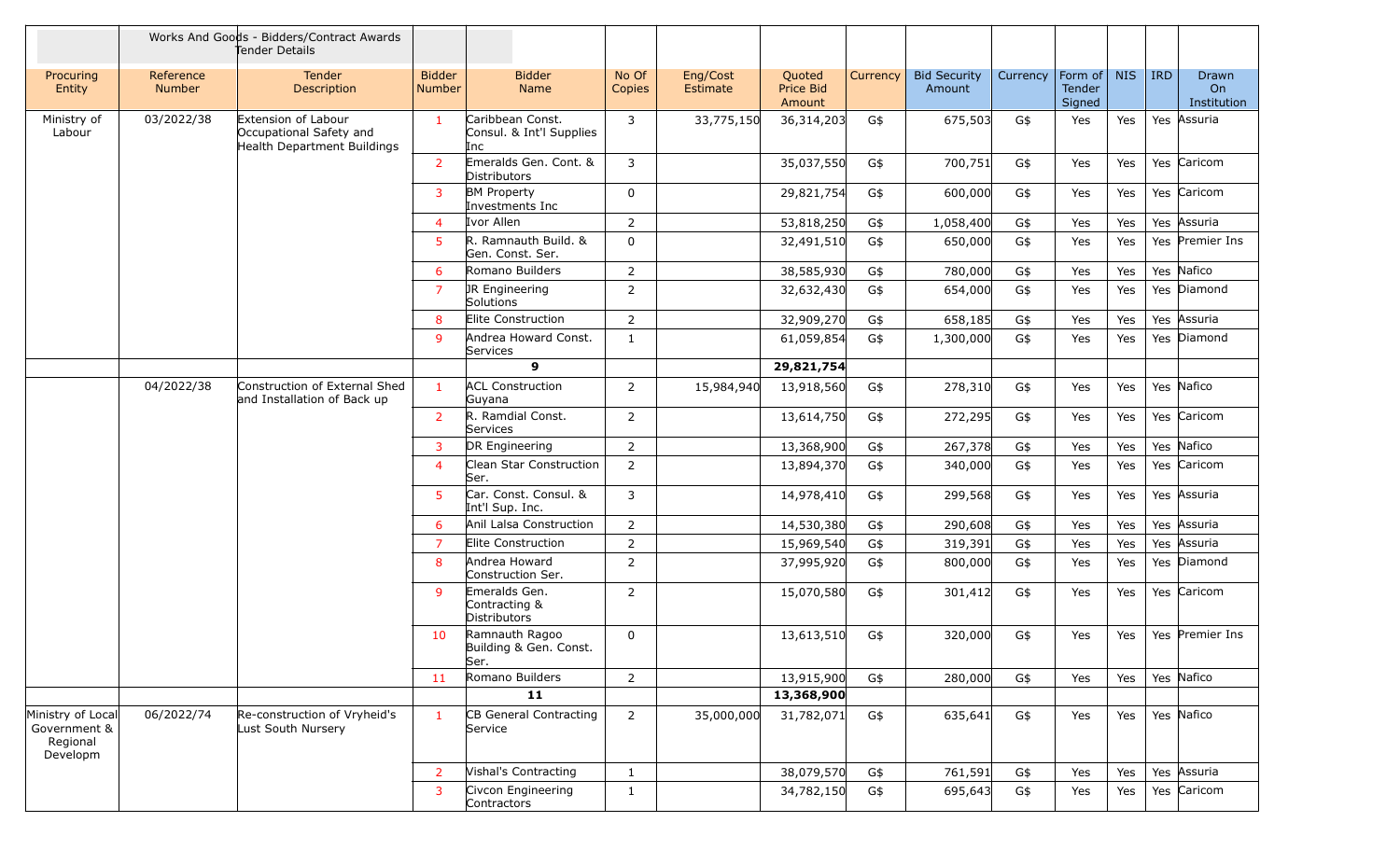|                     |                            | Works And Goods - Bidders/Contract Awards<br>Tender Details |                                |                                                             |                 |                      |                               |          |                               |          |                             |            |     |                            |
|---------------------|----------------------------|-------------------------------------------------------------|--------------------------------|-------------------------------------------------------------|-----------------|----------------------|-------------------------------|----------|-------------------------------|----------|-----------------------------|------------|-----|----------------------------|
| Procuring<br>Entity | Reference<br><b>Number</b> | Tender<br>Description                                       | <b>Bidder</b><br><b>Number</b> | <b>Bidder</b><br>Name                                       | No Of<br>Copies | Eng/Cost<br>Estimate | Quoted<br>Price Bid<br>Amount | Currency | <b>Bid Security</b><br>Amount | Currency | Form of<br>Tender<br>Signed | <b>NIS</b> | IRD | Drawn<br>On<br>Institution |
|                     | 06/2022/74                 |                                                             | $\overline{4}$                 | Spectur Construction                                        | 2               |                      | 36,544,630                    | G\$      | 700,000                       | G\$      | Yes                         | Yes        |     | Yes Nafico                 |
|                     |                            |                                                             | 5                              | Mohabir's Construction                                      | 1               |                      | 33,817,250                    | G\$      | 674,000                       | G\$      | Yes                         | Yes        |     | Yes Nafico                 |
|                     |                            |                                                             | 6                              | DN&D Civil Engineering<br>Services                          | 1               |                      | 35,969,880                    | G\$      | 719,398                       | G\$      | Yes                         | Yes        |     | Yes Caricom                |
|                     |                            |                                                             | $\overline{7}$                 | Truck Samrt                                                 | $\overline{2}$  |                      | 35,035,805                    | G\$      | 760,000                       | G\$      | Yes                         | Yes        |     | Yes Premier Ins            |
|                     |                            |                                                             | 8                              | Emerald's General<br>Contracting &<br>Distributors          | 2               |                      | 32,864,599                    | G\$      | 760,000                       | G\$      | Yes                         | Yes        |     | Yes Premier Ins            |
|                     |                            |                                                             | 9                              | A&N Enterprise                                              | $\overline{2}$  |                      | 38,452,993                    | G\$      | 769,100                       | G\$      | Yes                         | Yes        |     | Yes Assuria                |
|                     |                            |                                                             | 10                             | JJ Mining &<br>Construction                                 | 2               | <sup>n</sup>         | 23,000,000                    | G\$      | 460,000                       | G\$      | Yes                         | Yes        |     | Yes Caricom                |
|                     |                            |                                                             | 11                             | Centaur Investment Inc                                      | 2               |                      | 34,429,315                    | G\$      | 689,786                       | G\$      | Yes                         | Yes        |     | Yes Premier Ins            |
|                     |                            |                                                             | 12                             | <b>NK Engineering</b><br>Services                           | $\mathbf{1}$    |                      | 33,858,027                    | G\$      | 700,000                       | G\$      | Yes                         | Yes        |     | Yes Nafico                 |
|                     |                            |                                                             | 13                             | Navin & Sons<br>Construction                                | $\overline{2}$  |                      | 36,753,844                    | G\$      | 700,000                       | G\$      | Yes                         | Yes        |     | Yes Assuria                |
|                     |                            |                                                             | 14                             | A&S General<br>Engineering &<br><b>Contracting Services</b> | 2               |                      | 33,316,793                    | G\$      | 660,335                       | G\$      | Yes                         | Yes        |     | Yes Caricom                |
|                     |                            |                                                             | 15                             | <b>ACL Construction</b>                                     | 2               |                      | 34,884,038                    | G\$      | 698,681                       | G\$      | Yes                         | Yes        |     | Yes Nafico                 |
|                     |                            |                                                             | 16                             | Kawal Ramdeen General<br>Cons. Office Furnishing            | $\overline{2}$  |                      | 33,235,905                    | G\$      | 664,718                       | G\$      | Yes                         | Yes        |     | Yes Assuria                |
|                     |                            |                                                             | 17                             | Brick & Mortar<br>Construction Ser. &<br>Gen. Sup.          | 2               |                      | 27,114,321                    | G\$      |                               |          | Yes                         | Yes        |     | Yes No Bid Sec.<br>Seen    |
|                     |                            |                                                             | 18                             | VR Construction Inc                                         | $\overline{2}$  |                      | 44,661,173                    | G\$      | 893,223                       | G\$      | Yes                         | Yes        |     | Yes Caricom                |
|                     |                            |                                                             | 19                             | Perba Trading &<br>Construction                             | $\overline{2}$  |                      | 33,807,623                    | G\$      | 676,032                       | G\$      | Yes                         | Yes        |     | Yes Premier Ins            |
|                     |                            |                                                             |                                | 19                                                          |                 |                      | 23,000,000                    |          |                               |          |                             |            |     |                            |
|                     | 07/2022/74                 | Construction of a Lab at<br>Paradise, ECD                   | $\mathbf{1}$                   | Noel Joes Construction<br>Services                          | 1               | 17,691,303           | 16,342,339                    | G\$      | 326,847                       | G\$      | Yes                         | Yes        |     | Yes Assuria                |
|                     |                            |                                                             | $\overline{2}$                 | Truck Smart                                                 | $\overline{2}$  |                      | 22,433,237                    | G\$      | 640,000                       | G\$      | Yes                         | Yes        |     | Yes Premier Ins            |
|                     |                            |                                                             | 3                              | K. Ramdiall Construction<br>& Services                      | $\overline{2}$  |                      | 17,287,619                    | G\$      | 345,752                       | G\$      | Yes                         | Yes        |     | Yes Caricom                |
|                     |                            |                                                             | $\overline{4}$                 | <b>GD's Construction &amp;</b><br>Supplies                  | 2               |                      | 17,220,988                    | G\$      | 353,826                       | G\$      | Yes                         | Yes        |     | Yes Assuuria               |
|                     |                            |                                                             | 5                              | Emerald Gen.<br>Contracting &<br>Distributors               | $\overline{2}$  |                      | 19,547,905                    | G\$      | 390,958                       | G\$      | Yes                         | Yes        |     | Yes Caricom                |
|                     |                            |                                                             | 6                              | Centaur Investment Inc                                      | $\overline{2}$  |                      | 21,724,647                    | G\$      | 424,493                       | G\$      | Yes                         | Yes        |     | Yes Premier Ins            |
|                     |                            |                                                             | $\overline{7}$                 | DN&D Civil Engineering<br>Services                          | $\mathbf{1}$    |                      | 20,734,317                    | G\$      | 414,686                       | G\$      | Yes                         | Yes        |     | Yes Caricom                |
|                     |                            |                                                             | 8                              | M Ali Contracting &<br>Engineering Services                 | $\overline{2}$  |                      | 16,879,533                    | G\$      | 337,591                       | G\$      | Yes                         | Yes        |     | Yes Diamond                |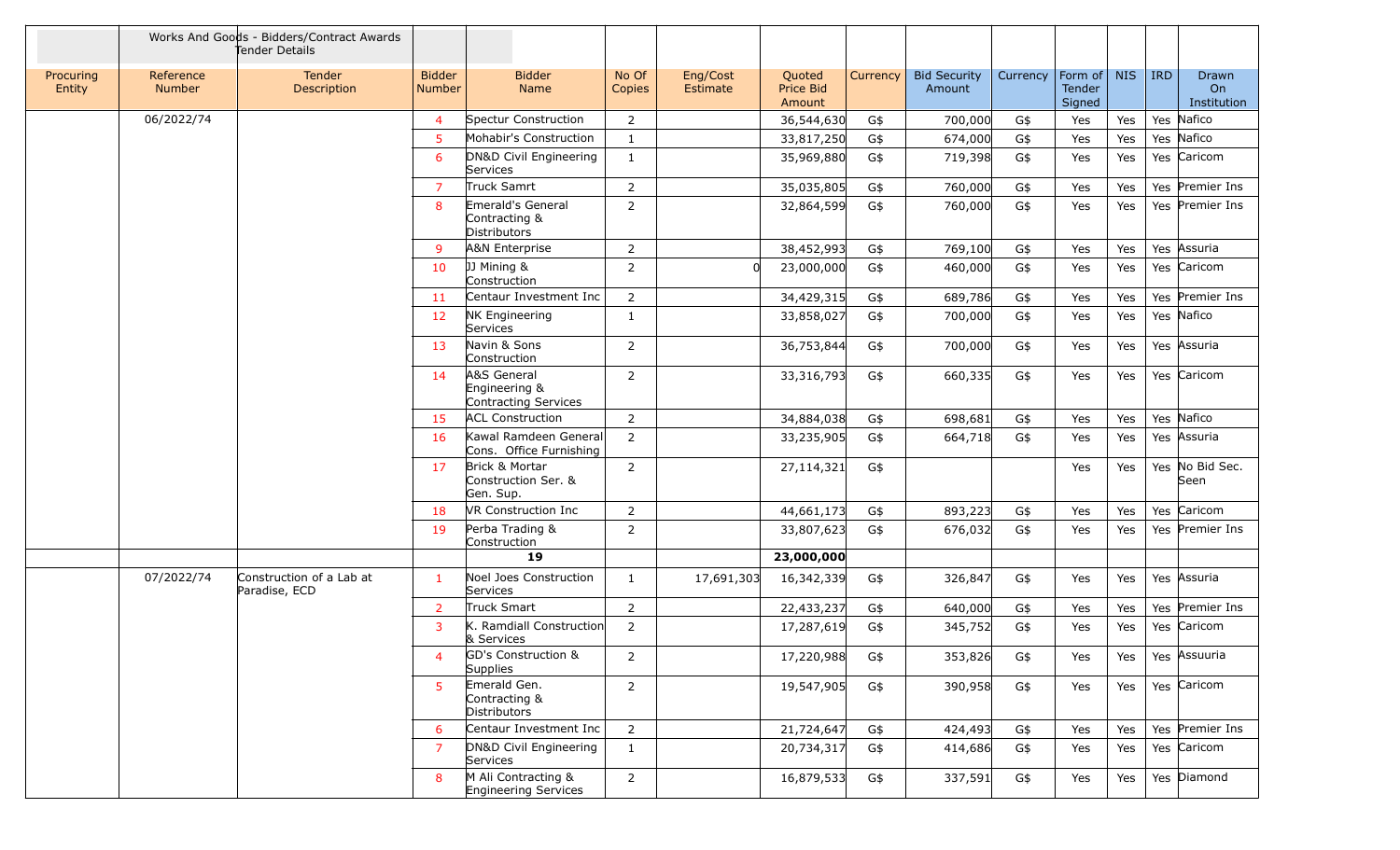|                     |                     | Works And Goods - Bidders/Contract Awards<br>Tender Details                            |                                |                                                          |                 |                      |                               |          |                               |          |                             |            |            |                            |
|---------------------|---------------------|----------------------------------------------------------------------------------------|--------------------------------|----------------------------------------------------------|-----------------|----------------------|-------------------------------|----------|-------------------------------|----------|-----------------------------|------------|------------|----------------------------|
| Procuring<br>Entity | Reference<br>Number | Tender<br>Description                                                                  | <b>Bidder</b><br><b>Number</b> | <b>Bidder</b><br>Name                                    | No Of<br>Copies | Eng/Cost<br>Estimate | Quoted<br>Price Bid<br>Amount | Currency | <b>Bid Security</b><br>Amount | Currency | Form of<br>Tender<br>Signed | <b>NIS</b> | <b>IRD</b> | Drawn<br>On<br>Institution |
|                     | 07/2022/74          |                                                                                        | 9                              | JR Engineering<br>Solutions                              | 2               |                      | 18,495,778                    | G\$      | 372,000                       | G\$      | Yes                         | Yes        |            | Yes Diamond                |
|                     |                     |                                                                                        | 10                             | Civcon Engineering<br>Contractors                        | 1               |                      | 22,372,037                    | G\$      | 447,441                       | G\$      | Yes                         | Yes        |            | Yes Caricom                |
|                     |                     |                                                                                        | 11                             | R. Kissoon Contracting<br>Services                       | $\overline{2}$  |                      | 29,510,223                    | G\$      | 592,000                       | G\$      | Yes                         | Yes        |            | Yes GTM                    |
|                     |                     |                                                                                        | 12                             | Extreme General Const.<br>& Supplies                     | $\overline{2}$  |                      | 22,222,284                    | G\$      | 444,446                       | G\$      | Yes                         | Yes        |            | Yes Caricom                |
|                     |                     |                                                                                        | 13                             | Mohabir's Construction                                   | 1               |                      | 19,625,584                    | G\$      | 394,000                       | G\$      | Yes                         | Yes        |            | Yes Nafico                 |
|                     |                     |                                                                                        | 14                             | <b>BDL Group</b>                                         | $\overline{2}$  |                      | 17,329,095                    | G\$      | 346,582                       | G\$      | Yes                         | Yes        |            | Yes Caricom                |
|                     |                     |                                                                                        | 15                             | Perba Trading &<br>Construction                          | $\overline{2}$  |                      | 16,424,165                    | G\$      | 328,483                       | G\$      | Yes                         | Yes        |            | Yes Premier Ins            |
|                     |                     |                                                                                        | 16                             | Brick & Mortar Const.<br>Ser. & Gen. Sup.                | $\overline{2}$  |                      | 16,462,281                    | G\$      |                               |          | Yes                         | Yes        |            | Yes No Bid Sec.<br>Seen    |
|                     |                     |                                                                                        | 17                             | KP Project Management<br>Inc                             | $\mathbf 0$     |                      |                               | G\$      |                               |          | No                          | No         | No         |                            |
|                     |                     |                                                                                        |                                | 17                                                       |                 |                      | $\mathbf{o}$                  |          |                               |          |                             |            |            |                            |
|                     | 08/2022/74          | Construction of Two Storey<br>bond at RDC Store Compound,<br>Triumph                   | $\mathbf{1}$                   | Centaur Investment                                       | $\overline{2}$  | 26,290,467           | 22,893,208                    | G\$      | 577,864                       | G\$      | Yes                         | Yes        |            | Yes Premier Ins            |
|                     |                     |                                                                                        | $\overline{2}$                 | K. Ramdial Construction<br>Service                       | 1               |                      | 26,044,487                    | G\$      | 520,890                       | G\$      | Yes                         | Yes        |            | Yes Caricom                |
|                     |                     |                                                                                        | $\overline{2}$                 | Noel Joes Construction<br>lSer.                          | $\mathbf{1}$    |                      | 24,664,463                    | G\$      | 493,289                       | G\$      | Yes                         | Yes        |            | Yes Assuria                |
|                     |                     |                                                                                        | $\overline{4}$                 | Civcon Engineering &<br>Contractors                      | 1               |                      | 28,132,056                    | G\$      | 562,641                       | G\$      | Yes                         | Yes        |            | Yes Caricom                |
|                     |                     |                                                                                        | 5                              | Arjune Construction Inc                                  | $\overline{2}$  |                      | 25,465,941                    | G\$      | 509,319                       | G\$      | Yes                         | Yes        |            | Yes Assuria                |
|                     |                     |                                                                                        | 6                              | DN&D Civil Engineering<br>Services                       | $\overline{2}$  |                      | 24,370,403                    | G\$      | 487,408                       | G\$      | Yes                         | Yes        |            | Yes Caricom                |
|                     |                     |                                                                                        | $\overline{7}$                 | GD's Construction &<br>Supply                            | $\overline{2}$  |                      | 25,092,076                    | G\$      | 525,809                       | G\$      | Yes                         | Yes        |            | Yes Assuria                |
|                     |                     |                                                                                        | 8                              | N&S General<br>Engineering &<br>Contracting Services     | $\overline{2}$  |                      | 26,161,656                    | G\$      | 523,233                       | G\$      | Yes                         | Yes        |            | Yes Caricom                |
|                     |                     |                                                                                        | 9                              | Kawal Ramdeen General<br> Const. & Office <br>Furnishing | 1               |                      | 19,925,029                    | G\$      | 398,501                       | G\$      | Yes                         | Yes        |            | Yes Assuria                |
|                     |                     |                                                                                        |                                | $\mathbf{9}$                                             |                 |                      | 19,925,029                    |          |                               |          |                             |            |            |                            |
|                     | 09/2022/74          | Construction of Two Storey<br>Building within the Eccles<br>health Centre Compound EBD | $\mathbf{1}$                   | Hope Family<br>Construction Service                      | $\overline{2}$  |                      | 30,989,268                    | G\$      | 620,000                       | G\$      | Yes                         | Yes        |            | Yes Caricom                |
|                     |                     |                                                                                        | $\overline{2}$                 | Navin & Sons<br>Construction                             | $\overline{2}$  |                      | 33,474,621                    | G\$      | 620,000                       |          | Yes                         | Yes        |            | Yes Assuria                |
|                     |                     |                                                                                        | 3                              | Extreme General<br>Construction & Supplies               | $\overline{2}$  |                      | 30,084,821                    | G\$      | 601,698                       | G\$      | Yes                         | Yes        |            | Yes Caricom                |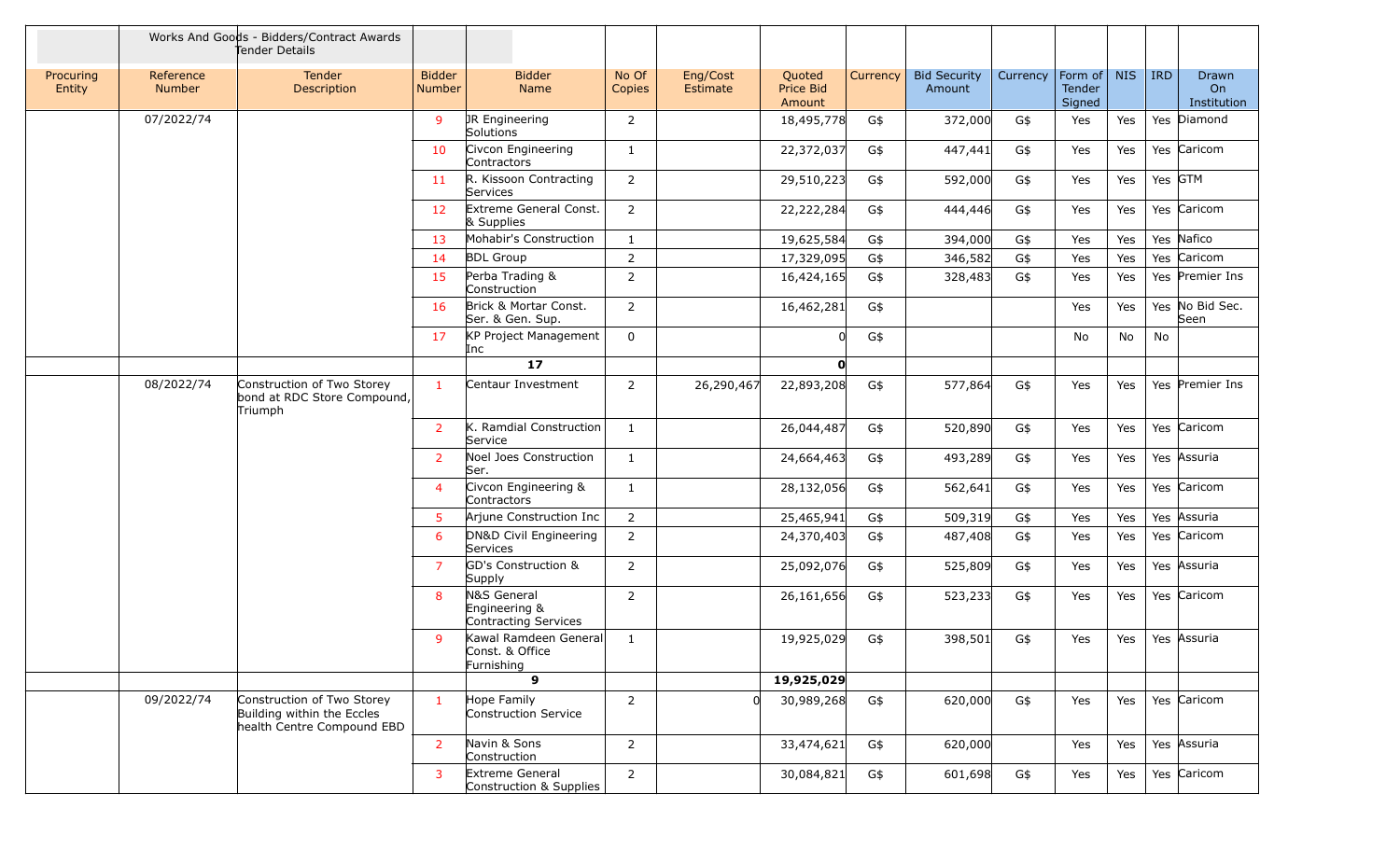|                     |                            | Works And Goods - Bidders/Contract Awards<br>Tender Details |                                |                                                      |                 |                      |                               |          |                               |          |                             |            |            |                                    |
|---------------------|----------------------------|-------------------------------------------------------------|--------------------------------|------------------------------------------------------|-----------------|----------------------|-------------------------------|----------|-------------------------------|----------|-----------------------------|------------|------------|------------------------------------|
| Procuring<br>Entity | Reference<br><b>Number</b> | Tender<br>Description                                       | <b>Bidder</b><br><b>Number</b> | <b>Bidder</b><br><b>Name</b>                         | No Of<br>Copies | Eng/Cost<br>Estimate | Quoted<br>Price Bid<br>Amount | Currency | <b>Bid Security</b><br>Amount | Currency | Form of<br>Tender<br>Signed | <b>NIS</b> | <b>IRD</b> | Drawn<br>On<br>Institution         |
|                     | 09/2022/74                 |                                                             | $\overline{4}$                 | N&S General<br>Engineering &<br>Contracting Services | 2               |                      | 30,548,797                    | G\$      | 610,975                       | G\$      | Yes                         | Yes        |            | Yes CARICOM                        |
|                     |                            |                                                             | 5                              | Romano Builders                                      | $\overline{2}$  |                      | 32,168,559                    | G\$      | 644,000                       | G\$      | Yes                         | Yes        |            | Yes Nafico                         |
|                     |                            |                                                             | 6                              | A&N Enterprise                                       | $\overline{2}$  |                      | 34,823,781                    | G\$      | 696,500                       | G\$      | Yes                         | Yes        |            | Yes Assuria                        |
|                     |                            |                                                             | $\overline{7}$                 | Centaur Investment Inc                               | $\overline{2}$  |                      | 34,109,730                    | G\$      | 682,195                       | G\$      | Yes                         | Yes        |            | Yes Premier Ins                    |
|                     |                            |                                                             | 8                              | Spector Construction                                 | $\overline{2}$  |                      | 31,451,531                    | G\$      | 800,000                       | G\$      | Yes                         | Yes        |            | Yes Nafico                         |
|                     |                            |                                                             | 9                              | JJ Mining &<br>Construction                          | 2               |                      | 27,500,000                    | G\$      | 550,000                       | G\$      | Yes                         | Yes        |            | Yes Caricom                        |
|                     |                            |                                                             | 10                             | Civcon Engineering<br>Contractors                    | 2               |                      | 30,877,402                    | G\$      | 617,548                       | G\$      | Yes                         | Yes        |            | Yes Caricom                        |
|                     |                            |                                                             | 11                             | Ariune Construction Inc                              | $\overline{2}$  |                      | 33,480,846                    | G\$      | 669,617                       | G\$      | Yes                         | Yes        |            | Yes Assuria                        |
|                     |                            |                                                             | 12                             | DN&D Civil Engineering<br>Services                   | $\overline{2}$  |                      | 29,778,674                    | G\$      | 595,573                       | G\$      | Yes                         | Yes        |            | Yes Caricom                        |
|                     |                            |                                                             | 13                             | Reiaz Akbar Gen. Const.<br>Ser.                      | 2               |                      | 29,617,187                    | G\$      | 600,000                       | G\$      | Yes                         | Yes        |            | Yes Assuria                        |
|                     |                            |                                                             | 14                             | Lesa's Construction &<br>Mining                      | 1               |                      | 27,977,407                    | G\$      | 559,548                       | G\$      | Yes                         | Yes        |            | Yes Assuria                        |
|                     |                            |                                                             | 15                             | Brick & Mortar Const.<br>Ser. & Gen. Sup.            | 2               |                      | 28,917,450                    | G\$      |                               |          | Yes                         | Yes        |            | Yes No Bid Sec.<br>Seen            |
|                     |                            |                                                             | 16                             | Kawl & Ramdeen Gen.<br>Const. & Office<br>Furnishing | 1               | 31,000,000           | 26,335,810                    | G\$      | 526,716                       | G\$      | Yes                         | Yes        |            | Yes Assuria                        |
|                     |                            |                                                             |                                | 16                                                   |                 |                      | 26,335,810                    |          |                               |          |                             |            |            |                                    |
|                     | 10/2022/74                 | Re construction of Haslington<br>Nursery School             | $\mathbf{1}$                   | JR Engineering<br>Solutions                          | 2               | 28,129,000           | 25,852,098                    | G\$      | 518,000                       | G\$      | Yes                         | Yes        |            | Yes Diamond                        |
|                     |                            |                                                             | $\overline{2}$                 | N&S General Eng.<br>Contra. Sers.                    | 2               |                      | 33,318,105                    | G\$      | 668,362                       | G\$      | Yes                         | Yes        |            | Yes Caricom                        |
|                     |                            |                                                             | 3                              | Noel Joes Construction<br>Services                   | 1               |                      | 26,676,417                    | G\$      | 533,528                       | G\$      | Yes                         | Yes        |            | Yes Assuria                        |
|                     |                            |                                                             | $\overline{4}$                 | R. Kissooning<br>Contracting Services                | 2               |                      | 42,064,340                    | G\$      | 842,000                       | G\$      | Yes                         | Yes        | Yes GTM    |                                    |
|                     |                            |                                                             | 5                              | VR Construction Inc                                  | 2               |                      | 39,983,940                    | G\$      | 799,679                       | G\$      | Yes                         | Yes        |            | Yes Caricom                        |
|                     |                            |                                                             | 6                              | Perba Trading &<br>Construction                      | 2               |                      | 27,341,721                    | G\$      | 546,834                       | G\$      | Yes                         | Yes        |            | Yes Premier Ins                    |
|                     |                            |                                                             | $\overline{7}$                 | DBL Group                                            | $\overline{2}$  |                      | 2,799,950                     | G\$      | 559,999                       | G\$      | Yes                         | Yes        |            | Yes Caricom                        |
|                     |                            |                                                             | 8                              | Mohabir's Construction                               | $\mathbf{1}$    |                      | 29,663,875                    | G\$      | 588,000                       | G\$      | Yes                         | Yes        |            | Yes Nafico                         |
|                     |                            |                                                             | 9                              | Brick & Mortar Const.<br>Ser. & Gen. Sup.            | $\overline{2}$  |                      |                               |          |                               |          | No                          | Yes        | Yes No     | Contractor's<br>pg. No. Bid<br>Sec |
|                     |                            |                                                             | 10                             | <b>BDE Recycling</b>                                 | $\overline{2}$  |                      | 26,000,000                    | G\$      | 520,000                       | G\$      | Yes                         | Yes        |            | Yes Caricom                        |
|                     |                            |                                                             | 11                             | Centaur Investment Inc                               | $\overline{2}$  |                      | 33,266,795                    | G\$      | 665,363                       | G\$      | Yes                         | Yes        |            | Yes Premier Ins                    |
|                     |                            |                                                             | 12                             | Truck Smart                                          | $\overline{2}$  |                      | 31,240,735                    | G\$      | 460,000                       | $G\$     | Yes                         | Yes        |            | Yes Premier Ins                    |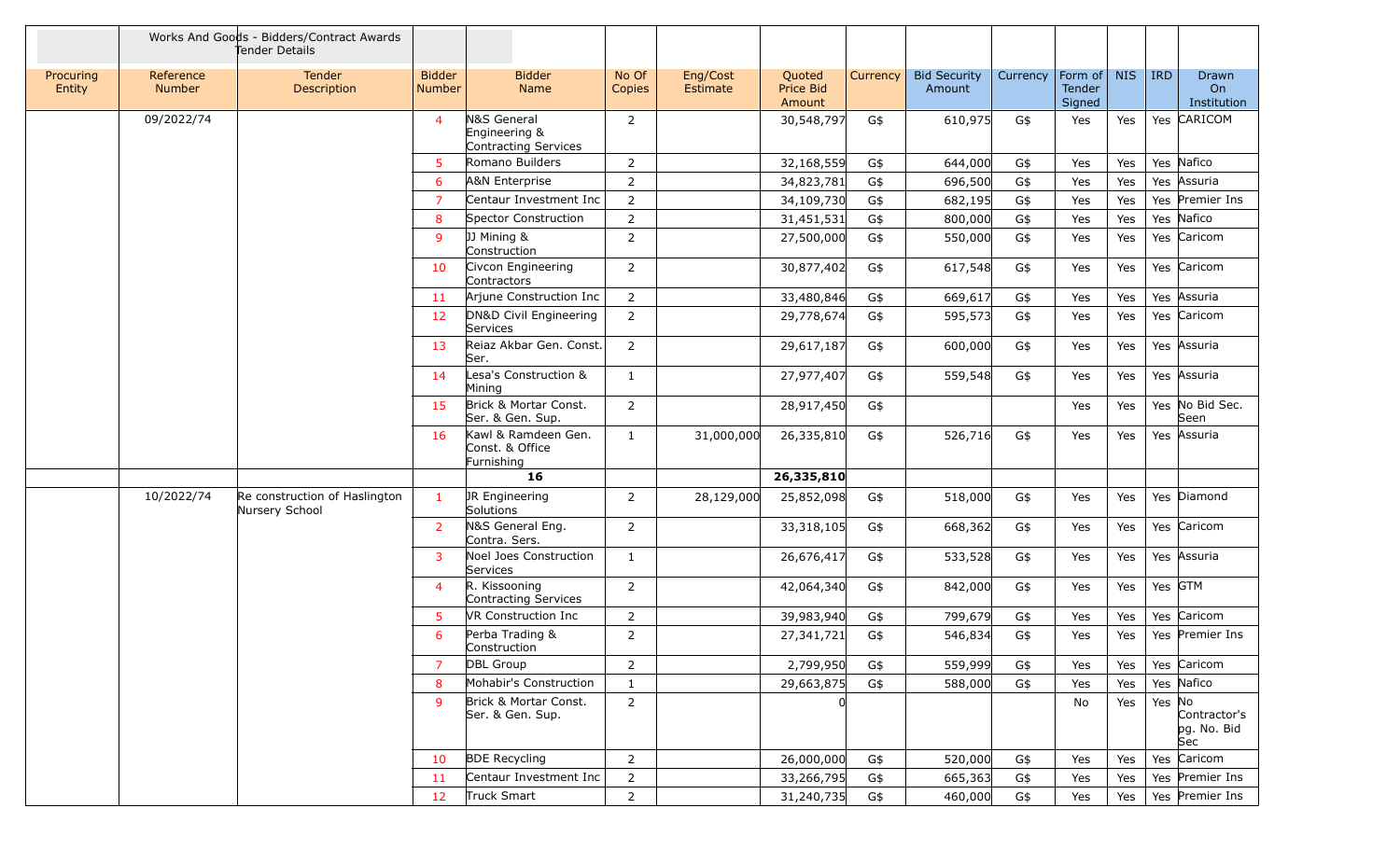|                                                     |                            | Works And Goods - Bidders/Contract Awards<br>Tender Details                                                                                   |                                |                                                          |                 |                      |                               |          |                               |             |                             |            |         |                                                |
|-----------------------------------------------------|----------------------------|-----------------------------------------------------------------------------------------------------------------------------------------------|--------------------------------|----------------------------------------------------------|-----------------|----------------------|-------------------------------|----------|-------------------------------|-------------|-----------------------------|------------|---------|------------------------------------------------|
| Procuring<br>Entity                                 | Reference<br><b>Number</b> | Tender<br>Description                                                                                                                         | <b>Bidder</b><br><b>Number</b> | <b>Bidder</b><br>Name                                    | No Of<br>Copies | Eng/Cost<br>Estimate | Quoted<br>Price Bid<br>Amount | Currency | <b>Bid Security</b><br>Amount | Currency    | Form of<br>Tender<br>Signed | <b>NIS</b> | $ $ IRD | Drawn<br>On<br>Institution                     |
|                                                     | 10/2022/74                 |                                                                                                                                               | 13                             | Emerald Gen. Cont. &<br>Distributors                     | 2               |                      | 29,383,434                    | G\$      | 587,669                       | G\$         | Yes                         | Yes        |         | Yes Caricom                                    |
|                                                     |                            |                                                                                                                                               | 14                             | CB General Contracting<br>Services Inc                   | 2               |                      | 28,204,375                    | G\$      | 564,088                       | G\$         | Yes                         | Yes        |         | Yes Nafico                                     |
|                                                     |                            |                                                                                                                                               | 15                             | No Information<br>Provided                               |                 |                      |                               |          |                               |             |                             |            |         |                                                |
|                                                     |                            |                                                                                                                                               | 16                             | KP Project Management<br>Inc                             | 1               |                      |                               |          |                               |             | No                          | No         |         | No FTP Signed<br>not com., No<br>bid sec. seen |
|                                                     |                            |                                                                                                                                               |                                | 16                                                       |                 |                      | $\mathbf{O}$                  |          |                               |             |                             |            |         |                                                |
|                                                     | 11/2022/74                 | Construction of New Wing at<br>Diamond Secondary School                                                                                       | $\mathbf{1}$                   | Truck Smart                                              | 2               | 75,000,000           | 21,422,201                    | G\$      | 1,500,000                     | G\$         | Yes                         | Yes        |         | Yes Premier Ins                                |
|                                                     |                            |                                                                                                                                               | 2                              | Vishal Contracting Co.                                   | 1               |                      | 69,681,906                    | G\$      | 1,393,638                     | G\$         | Yes                         | Yes        |         | Yes Assuria                                    |
|                                                     |                            |                                                                                                                                               | $\overline{3}$                 | Kawal Ramdeen Gen.<br>Const. & Off. Fur,                 | $\overline{2}$  |                      | 68,812,181                    | G\$      | 1,376,244                     | G\$         | Yes                         | Yes        |         | Yes Assuria                                    |
|                                                     |                            |                                                                                                                                               | $\overline{4}$                 | <b>BDE Recycling</b>                                     | $\overline{2}$  |                      | 70,000,000                    | G\$      | 1,400,000                     | G\$         | Yes                         | Yes        |         | Yes Caricom                                    |
|                                                     |                            |                                                                                                                                               | 5                              | S&K Const. Consul. Ser.<br>& Gen. Sup                    | $\overline{2}$  |                      | 65,444,759                    | G\$      | 1,308,895                     | G\$         | Yes                         | Yes        |         | Yes Caricom                                    |
|                                                     |                            |                                                                                                                                               | 6                              | Romano Builder                                           | 2               |                      | 66,079,167                    | G\$      | 1,322,000                     | G\$         | Yes                         | Yes        |         | Yes Nafico                                     |
|                                                     |                            |                                                                                                                                               | 7                              | DN&D Civil Engineering<br>Services                       | 2               |                      | 61,696,851                    | G\$      | 1,233,937                     | G\$         | Yes                         | Yes        |         | Yes Caricom                                    |
|                                                     |                            |                                                                                                                                               | 8                              | N&S Gen. Eng. & Contr.<br>Ser.                           | 2               |                      | 70,143,404                    | G\$      | 1,402,868                     | G\$         | Yes                         | Yes        |         | Yes Caricom                                    |
|                                                     |                            |                                                                                                                                               | 9                              | Navin & Sons<br>Construction                             | 2               |                      | 69,828,367                    | G\$      | 1,394,459                     | G\$         | Yes                         | Yes        |         | Yes Assuria                                    |
|                                                     |                            |                                                                                                                                               | 10                             | Civcon Engineering<br>Contractors                        | 1               |                      | 77,804,439                    | G\$      | 1,556,089                     | G\$         | Yes                         | Yes        |         | Yes Caricom                                    |
|                                                     |                            |                                                                                                                                               | 11                             | VR Construction Inc                                      | 2               |                      | 74,013,183                    | G\$      | 1,480,264                     | G\$         | Yes                         | Yes        |         | Yes Caricom                                    |
|                                                     |                            |                                                                                                                                               | 12                             | <b>A&amp;N Enterprise</b>                                | 2               |                      | 76,356,382                    | G\$      | 1,527,200                     | G\$         | Yes                         | Yes        |         | Yes Assuria                                    |
|                                                     |                            |                                                                                                                                               | 13                             | Reiaz Akbar Gen. Const.<br>& Ser.                        | 2               |                      | 64,803,683                    | G\$      | 1,400,000                     | G\$         | Yes                         | Yes        |         | Yes Assuria                                    |
|                                                     |                            |                                                                                                                                               |                                | 13                                                       |                 |                      | 21,422,201                    |          |                               |             |                             |            |         |                                                |
| Ministry of<br>Tourism,<br>Industry and<br>Commerce | 22/2022/23                 | Selection of Consultants to<br>Supervise the Construction of<br>the New Laboratory Facility for<br>the Guyana National Bureau of<br>Standards | $\mathbf{1}$                   | Beston Consultant Inc                                    | 2               | U                    |                               | 0        |                               | $\mathbf 0$ | Yes                         | Yes        |         | Yes Financial<br>proposal<br>submitted         |
|                                                     |                            |                                                                                                                                               | $\overline{2}$                 | PP. & Mang. Ltd, Alpha<br>Eng. & Des. & MG Ass.<br>(Guy) | $\overline{2}$  |                      | 0l                            |          |                               |             | Yes                         | No.        |         | No Financial<br>proposal<br>submitted          |
|                                                     |                            |                                                                                                                                               | 3                              | Vikab Engineering<br>Consultants Ltd                     | $\overline{2}$  |                      | 0l                            |          |                               |             | Yes                         | Yes        |         | Yes Financial<br>proposal<br>submitted         |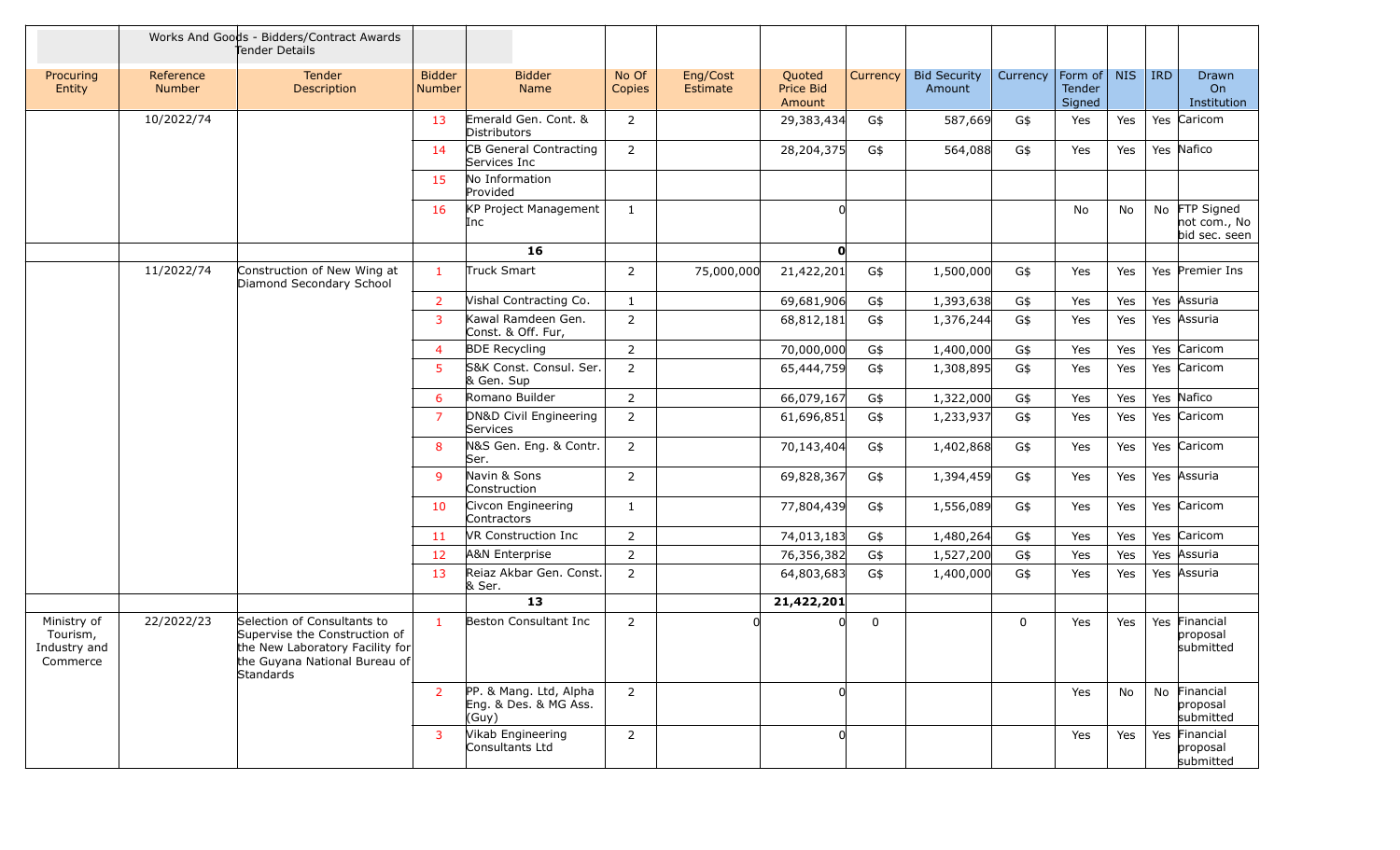|                                                     |                            | Works And Goods - Bidders/Contract Awards<br>Tender Details                                      |                                |                                          |                 |                      |                                      |          |                               |          |                             |            |            |                                        |
|-----------------------------------------------------|----------------------------|--------------------------------------------------------------------------------------------------|--------------------------------|------------------------------------------|-----------------|----------------------|--------------------------------------|----------|-------------------------------|----------|-----------------------------|------------|------------|----------------------------------------|
| Procuring<br>Entity                                 | Reference<br><b>Number</b> | <b>Tender</b><br>Description                                                                     | <b>Bidder</b><br><b>Number</b> | <b>Bidder</b><br><b>Name</b>             | No Of<br>Copies | Eng/Cost<br>Estimate | Quoted<br><b>Price Bid</b><br>Amount | Currency | <b>Bid Security</b><br>Amount | Currency | Form of<br>Tender<br>Signed | <b>NIS</b> | <b>IRD</b> | Drawn<br>On<br>Institution             |
|                                                     | 22/2022/23                 |                                                                                                  | 4                              | Altura Caribbean<br>Guyana Inc           | $\overline{2}$  |                      |                                      |          |                               |          | Yes                         | Yes        |            | Yes Financial<br>proposal<br>submitted |
|                                                     |                            |                                                                                                  |                                | 4                                        |                 |                      | $\mathbf{O}$                         |          |                               |          |                             |            |            |                                        |
| Ministry of Legal<br>Affairs                        | 23/2022/52                 | Supply, Delivery and<br>Installation of Scanners for<br>Plans                                    | $\mathbf{1}$                   | Digital Technologies                     | $\overline{2}$  | <sup>n</sup>         | 11,631,300                           | G\$      | 240,000                       | G\$      | Yes                         | Yes        |            | Yes Assuria                            |
|                                                     |                            |                                                                                                  | $\overline{2}$                 | A1 Architects                            | 3               |                      | 13,405,815                           | G\$      | 268,116                       | G\$      | Yes                         | Yes        |            | Yes Nafico                             |
|                                                     |                            |                                                                                                  | 3                              | Geyser Capital Inc                       | $\overline{2}$  |                      | 12,600,000                           | G\$      | 252,000                       | G\$      | Yes                         | Yes        |            | Yes GTM                                |
|                                                     |                            |                                                                                                  | 4                              | The Hardware Depot                       | $\overline{2}$  |                      | 20,250,000                           | G\$      | 510,000                       | G\$      | Yes                         | Yes        |            | Yes Diamond                            |
|                                                     |                            |                                                                                                  |                                | 4                                        |                 |                      | 11,631,300                           |          |                               |          |                             |            |            |                                        |
| Ministry of<br>Tourism,<br>Industry and<br>Commerce | 24/2022/23                 | Construction of the New<br>Laboratory Facility for the<br>Guyana National Bureau of<br>Standards | $\mathbf{1}$                   | Nabi Construction Inc                    | 3               |                      | 1,717,536,660 2,509,671,494          | G\$      | 150,000                       | $USD$ \$ | Yes                         | Yes        |            | Yes Assuria                            |
|                                                     |                            |                                                                                                  | $\overline{2}$                 | R. Bassoo & Sons<br>Construction Company | $\overline{3}$  |                      | 2,687,536,041                        | G\$      | 150,000                       | USD \$   | Yes                         | Yes        |            | Yes Premier Ins                        |
|                                                     |                            |                                                                                                  | 3                              | Cares Engineering Inc                    | 3               |                      | 2,560,343,307                        | G\$      | 150,000                       | $USD$ \$ | Yes                         | Yes        |            | Yes Assuria                            |
|                                                     |                            |                                                                                                  | 4                              | Moosai Dev Const. Dev.<br>Ltd            | $\overline{3}$  |                      | 2,668,220,483                        | G\$      | 30,000,000                    | G\$      | Yes                         | Yes        |            | Yes Massy United                       |
|                                                     |                            |                                                                                                  |                                | 4                                        |                 |                      | ,509,671,494                         |          |                               |          |                             |            |            |                                        |
| Ministry of Legal<br>Affairs                        | 24/2022/52                 | Supply and Delivery of 30<br>Desktop Computers                                                   | $\mathbf{1}$                   | Digital Technologies                     | $\overline{2}$  | <sup>0</sup>         | 7,419,000                            | G\$      | 150,000                       | G\$      | Yes                         | Yes        |            | Yes Assurias                           |
|                                                     |                            |                                                                                                  | $\overline{2}$                 | NT Computeac                             | $\overline{2}$  |                      | 7,778,070                            | G\$      | 200,000                       | G\$      | Yes                         | Yes        |            | Yes Assuria                            |
|                                                     |                            |                                                                                                  | 3                              | Starr Computer                           | 1               |                      | 6,300,660                            | G\$      | 135,500                       | G\$      | Yes                         | Yes        |            | Yes Premier Ins                        |
|                                                     |                            |                                                                                                  | 4                              | Geyser Capital Inc                       | $\overline{2}$  |                      | 5,460,000                            | G\$      | 109,200                       | G\$      | Yes                         | Yes        |            | Yes GTM                                |
|                                                     |                            |                                                                                                  | 5                              | C. Mobile                                | 1               |                      | 9,932,850                            | G\$      | 195,418                       | G\$      | Yes                         | Yes        |            | Yes Nafico                             |
|                                                     |                            |                                                                                                  | 6                              | Ability Inspired<br>International        | 2               |                      | 10,491,000                           | G\$      | 281,820                       | G\$      | Yes                         | Yes        |            | Yes Assuria                            |
|                                                     |                            |                                                                                                  | $\overline{7}$                 | Rsconets Investment &<br>Management Inc  | $\mathbf{1}$    |                      | 6,509,550                            | G\$      | 113,261                       | G\$      | Yes                         | Yes        |            | Yes Caricom                            |
|                                                     |                            |                                                                                                  | 8                              | The Hardware Depot                       | $\overline{2}$  |                      | 10,350,000                           | G\$      | 207,000                       | G\$      | Yes                         | Yes        |            | Yes Diamond                            |
|                                                     |                            |                                                                                                  | 9                              | A1 Architects                            | 3               |                      | 14,865,191                           | G\$      | 297,303                       | G\$      | Yes                         | Yes        | Yes        |                                        |
|                                                     |                            |                                                                                                  |                                | 9                                        |                 |                      | 5,460,000                            |          |                               |          |                             |            |            |                                        |
| Environmental<br>Protection<br>Agency               | 40/2022/01                 | Supply and Delivery of Ink<br>and Toners                                                         | $\mathbf{1}$                   | Japarts Construction<br>Inc              | $\mathbf{1}$    | 0                    | 2,750,158                            | G\$      | 55,003                        | G\$      | Yes                         | Yes        |            | Yes Assuria                            |
|                                                     |                            |                                                                                                  | $\overline{2}$                 | <b>SKM Pharmaceuticals</b>               | $\mathbf{1}$    |                      | 5,103,500                            | G\$      | 102,070                       | G\$      | Yes                         | Yes        |            | Yes Assuria                            |
|                                                     |                            |                                                                                                  | 3                              | Metro Office &<br>Computer Supplies      | $\overline{2}$  |                      | 4,217,465                            | G\$      | 84,070                        | G\$      | Yes                         | Yes        |            | Yes Assuria                            |
|                                                     |                            |                                                                                                  | 4                              | I&S Sankar's Importers<br>& Distributors | $\mathbf{1}$    |                      | 3,506,430                            | G\$      | 70,128                        | G\$      | Yes                         | Yes        |            | Yes Caricom                            |
|                                                     |                            |                                                                                                  | 5.                             | Laparkan Trading<br>Guyana Ltd           | $\mathbf{1}$    |                      | 2,636,500                            | G\$      |                               |          | Yes                         | Yes        |            | Yes BSDP C/S                           |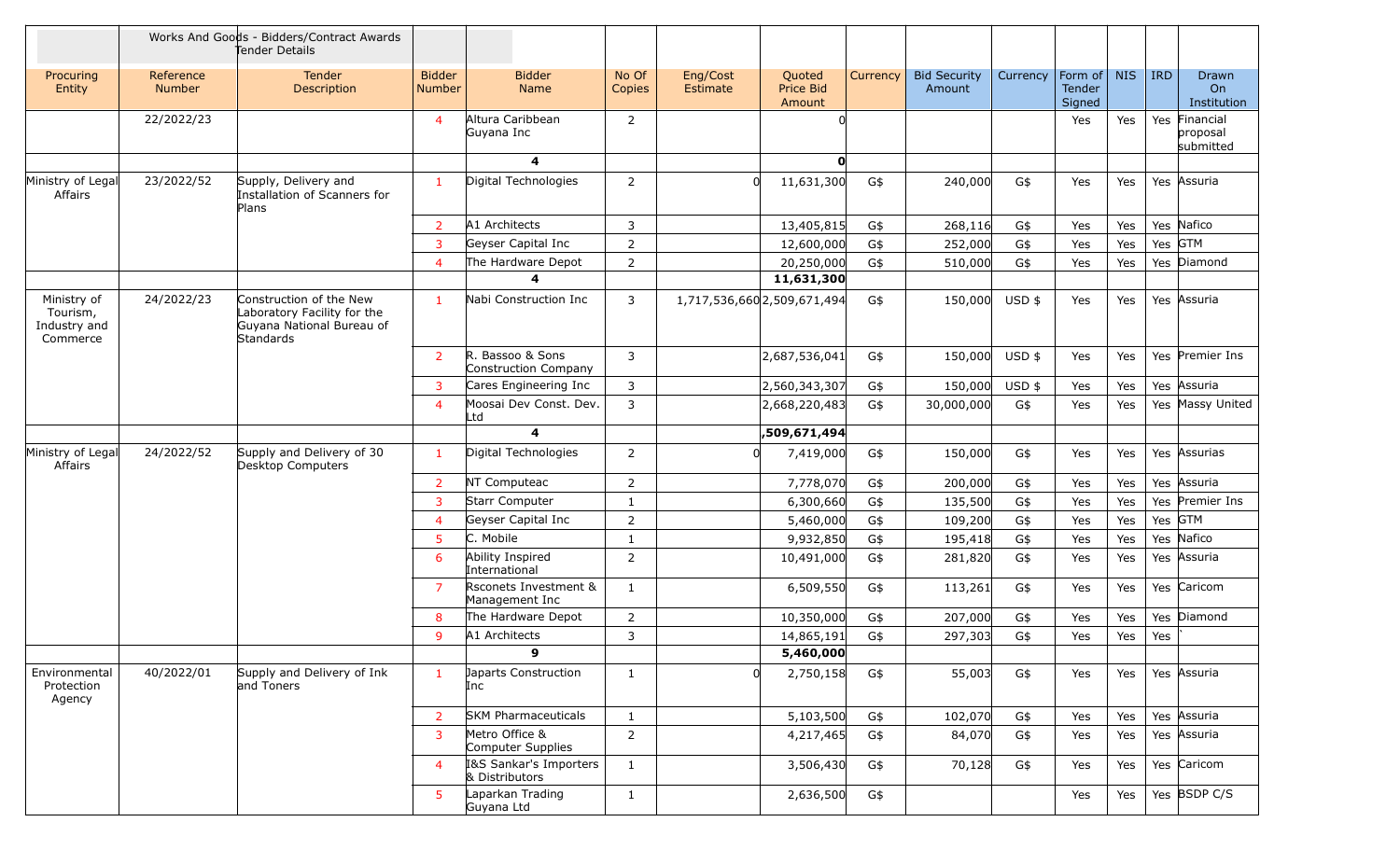|                         |                            | Works And Goods - Bidders/Contract Awards<br>Tender Details |                                |                                                      |                 |                      |                               |          |                               |          |                             |            |            |                            |
|-------------------------|----------------------------|-------------------------------------------------------------|--------------------------------|------------------------------------------------------|-----------------|----------------------|-------------------------------|----------|-------------------------------|----------|-----------------------------|------------|------------|----------------------------|
| Procuring<br>Entity     | Reference<br><b>Number</b> | Tender<br>Description                                       | <b>Bidder</b><br><b>Number</b> | <b>Bidder</b><br>Name                                | No Of<br>Copies | Eng/Cost<br>Estimate | Quoted<br>Price Bid<br>Amount | Currency | <b>Bid Security</b><br>Amount | Currency | Form of<br>Tender<br>Signed | <b>NIS</b> | <b>IRD</b> | Drawn<br>On<br>Institution |
|                         | 40/2022/01                 |                                                             | 6                              | Regal Stationery &<br>Computer Centre                | 1               |                      | 3,217,600                     | G\$      | 64,352                        | G\$      | Yes                         | Yes        |            | Yes Assuria                |
|                         |                            |                                                             | $\overline{7}$                 | PBS Technologies<br>Guyana Inc                       | 1               |                      | 758,698                       | G\$      |                               |          | Yes                         | Yes        |            | Yes BSDP C/S               |
|                         |                            |                                                             | 8                              | Star Computer                                        | 2               |                      | 3,426,900                     | G\$      | 80,000                        | G\$      | Yes                         | Yes        |            | Yes Premier Ins            |
|                         |                            |                                                             | 9                              | Geyser Capital Inc                                   | 2               |                      | 4,174,000                     | G\$      | 83,408                        | G\$      | Yes                         | Yes        | Yes GTM    |                            |
|                         |                            |                                                             | 10                             | Optimum Supplies                                     | 1               |                      | 3,311,000                     | G\$      | 66,220                        | G\$      | Yes                         | Yes        |            | Yes Premier INS.           |
|                         |                            |                                                             |                                | 10                                                   |                 |                      | 758,698                       |          |                               |          |                             |            |            |                            |
| Guyana Defence<br>Force | 60/2022/53                 | Repairs to 38FT Hymaralli<br>Fiberglass Vesssel             | $\mathbf{1}$                   | K&K Boat Building &<br>Outboard Mechanic<br>Services | 2               | 7,142,556            | 6,726,000                     | G\$      |                               | 0        | Yes                         | Yes        |            | Yes BSDP C/S               |
|                         |                            |                                                             | $\overline{2}$                 | <b>VASS Fibre Glass</b>                              | $\overline{2}$  |                      | 5,799,840                     | G\$      |                               |          | Yes                         | Yes        |            | Yes BSDP C/S               |
|                         |                            |                                                             | 3                              | Gopie Investments Inc                                | $\overline{2}$  |                      | 11,631,000                    | G\$      |                               |          | Yes                         | Yes        |            | Yes BSDP C/S               |
|                         |                            |                                                             |                                | 3                                                    |                 |                      | 5,799,840                     |          |                               |          |                             |            |            |                            |
| Ministry of<br>Health   | 74/2022/47                 | Supply and Delivery of<br>Nutritional Packages              | $\mathbf{1}$                   | Guybiz Establishment                                 | $\overline{2}$  | <sub>0</sub>         | 17,179,890                    | G\$      | 343,597                       | G\$      | Yes                         | Yes        |            | Yes Assuria                |
|                         |                            |                                                             | $\overline{2}$                 | Memorex Enterprises                                  | 2               |                      | 12,162,600                    | G\$      | 250,000                       | G\$      | Yes                         | Yes        |            | Yes Assuria                |
|                         |                            |                                                             | 3                              | P. Ramroop & Sons                                    | 1               |                      | 11,118,600                    | G\$      | 222,372                       | G\$      | Yes                         | Yes        |            | Yes Caricom                |
|                         |                            |                                                             | 4                              | <b>HR Distributors</b>                               | $\overline{2}$  |                      | 14,418,800                    | G\$      | 300,000                       | G\$      | Yes                         | Yes        |            | Yes Assuria                |
|                         |                            |                                                             | 5                              | Survival Shopping<br>Complex                         | 1               |                      | 13,678,672                    | G\$      | 275,727                       | G\$      | Yes                         | Yes        |            | Yes Diamond                |
|                         |                            |                                                             |                                | 5                                                    |                 |                      | 11,118,600                    |          |                               |          |                             |            |            |                            |
|                         | 77/2022/47                 | Supply and Delivery of<br><b>Wooden Pallets</b>             | $\mathbf{1}$                   | Kerry Jarvis                                         | 2               | 0l                   | 8,700,000                     | G\$      | 174,000                       | G\$      | Yes                         | Yes        |            | Yes Premier Ins            |
|                         |                            |                                                             | $\overline{2}$                 | Japarts Construction<br>Inc                          | $\overline{2}$  |                      | 12,800,000                    | G\$      | 256,000                       | G\$      | Yes                         | Yes        |            | Yes Assuria                |
|                         |                            |                                                             | $\overline{3}$                 | STR Wood Inc                                         | 3               |                      | 10,000,000                    | G\$      | 200,000                       | G\$      | Yes                         | Yes        |            | Yes Nafico                 |
|                         |                            |                                                             | 4                              | <b>AKP Contracting</b>                               | $\overline{2}$  |                      | 16,550,000                    | G\$      | 331,000                       | G\$      | Yes                         | Yes        |            | Yes Nafico                 |
|                         |                            |                                                             | 5                              | R. Persid Construction                               | $\overline{2}$  |                      | 13,500,000                    | G\$      | 300,000                       | G\$      | Yes                         | Yes        |            | Yes Nafico                 |
|                         |                            |                                                             | 6                              | Guybiz Establishment                                 | $\overline{2}$  |                      | 14,850,000                    | G\$      | 297,000                       | G\$      | Yes                         | Yes        |            | Yes Assuria                |
|                         |                            |                                                             | $\overline{7}$                 | New GPC Inc                                          | $\overline{2}$  |                      | 16,560,000                    | G\$      | 332,000                       | G\$      | Yes                         | Yes        |            | Yes Premier<br>Insurance   |
|                         |                            |                                                             | 8                              | Light House<br>Construction                          | 2               |                      | 14,500,000                    | G\$      | 290,000                       | G\$      | Yes                         | Yes        |            | Yes Assuria                |
|                         |                            |                                                             | 9                              | Perba Trading &<br>Construction                      | $\overline{2}$  |                      | 9,997,000                     | G\$      | 199,940                       | G\$      | Yes                         | Yes        |            | Yes Premier Ins            |
|                         |                            |                                                             |                                | 9                                                    |                 |                      | 8,700,000                     |          |                               |          |                             |            |            |                            |
|                         | 78/2022/47                 | Supply and Delivery<br>Pharmaceuticals Supplies             | $\mathbf{1}$                   | Chirosyn Discovery<br>Technologies Inc               | $\overline{2}$  | 0l                   | 168,861,137                   | G\$      | 13,000,000                    | G\$      | Yes                         | Yes        |            | Yes Dem. Bank              |
|                         |                            |                                                             | $\overline{2}$                 | Global Healthcare<br>Supplies Inc                    | $\overline{2}$  |                      | 891,152,396                   | G\$      | 17,823,050                    | G\$      | Yes                         | Yes        | Yes RBL    |                            |
|                         |                            |                                                             | 3                              | <b>HDM Labs</b>                                      | $\overline{2}$  |                      | $9,131,139$ USD \$            |          | 443,707                       | USD \$   | Yes                         | Yes        | Yes RBL    |                            |
|                         |                            |                                                             | 4                              | Ansa Mcal Trading Ltd                                | $\overline{2}$  |                      | 542,613,825                   |          | 10,852,277                    | G\$      | Yes                         | Yes        |            | Yes $GTM$                  |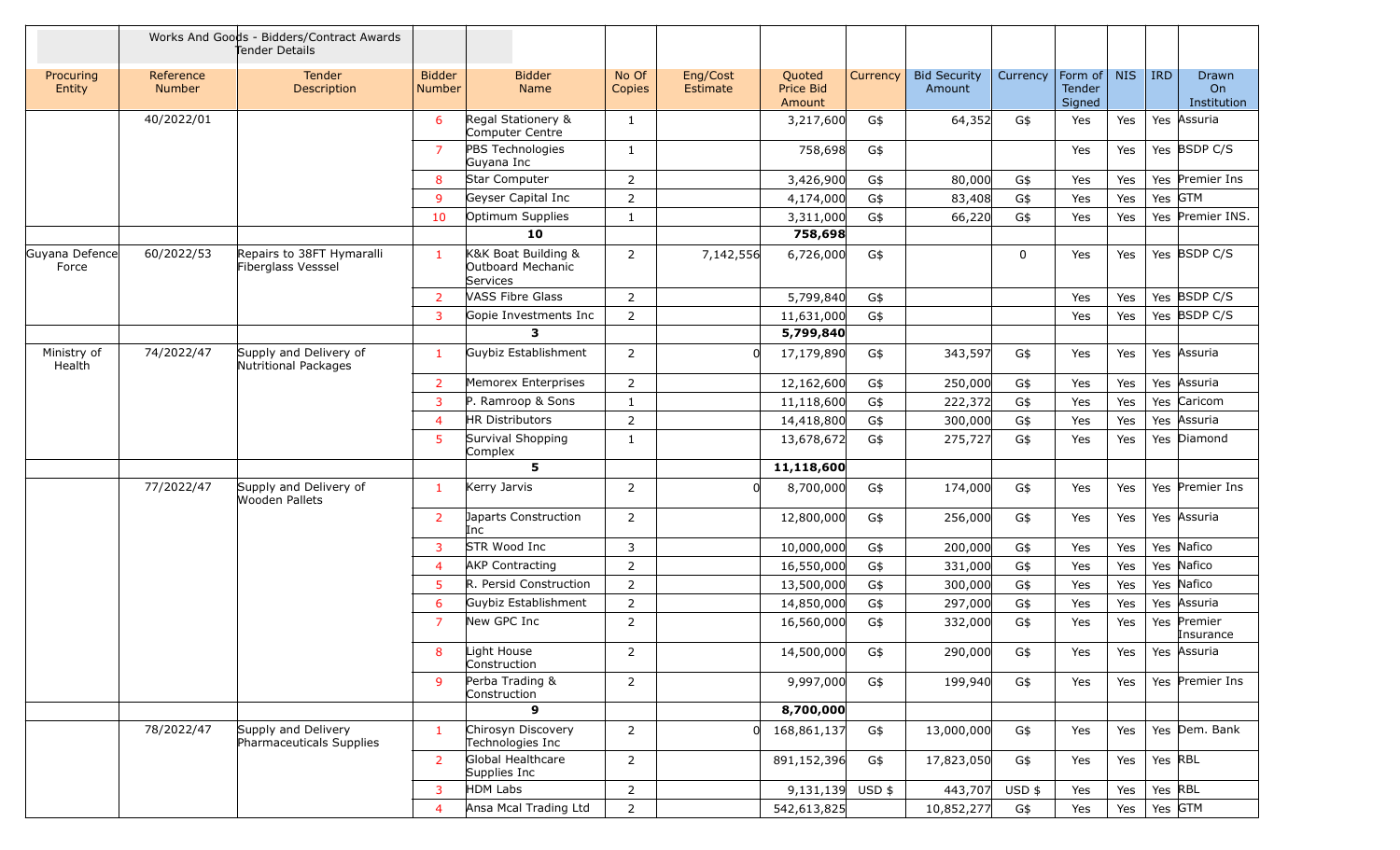|                             |                            | Works And Goods - Bidders/Contract Awards<br>Tender Details                                         |                                |                                            |                 |                      |                               |          |                               |          |                                    |            |            |                                              |
|-----------------------------|----------------------------|-----------------------------------------------------------------------------------------------------|--------------------------------|--------------------------------------------|-----------------|----------------------|-------------------------------|----------|-------------------------------|----------|------------------------------------|------------|------------|----------------------------------------------|
| Procuring<br>Entity         | Reference<br><b>Number</b> | Tender<br>Description                                                                               | <b>Bidder</b><br><b>Number</b> | <b>Bidder</b><br>Name                      | No Of<br>Copies | Eng/Cost<br>Estimate | Quoted<br>Price Bid<br>Amount | Currency | <b>Bid Security</b><br>Amount | Currency | Form of<br><b>Tender</b><br>Signed | <b>NIS</b> | <b>IRD</b> | Drawn<br>On<br>Institution                   |
|                             | 78/2022/47                 |                                                                                                     | 5                              | Medipharm Inc                              | 2               |                      | 80,347,415                    | G\$      | 1,734,542                     | G\$      | Yes                                | Yes        |            | Yes Diamond                                  |
|                             |                            |                                                                                                     | 6                              | The Health Care Store                      | $\overline{2}$  |                      | 4,874,501,347                 | G\$      | 23,793,507                    | G\$      | Yes                                | Yes        |            | Yes Premier Ins                              |
|                             |                            |                                                                                                     | $\overline{7}$                 | Massy Distribution Inc                     | $\overline{2}$  |                      | 334,137,950                   | G\$      | 6,682,759                     | G\$      | Yes                                | Yes        | Yes RBL    |                                              |
|                             |                            |                                                                                                     | 8                              | BPI Guyana Inc                             | $\overline{2}$  |                      | 837,851,660                   | G\$      | 16,757,033                    | G\$      | Yes                                | Yes        |            | Yes Assuria                                  |
|                             |                            |                                                                                                     | 9                              | New Gpc Inc                                | 2               |                      | 5,434,038,683                 | G\$      | 20,000,000                    | G\$      | Yes                                | Yes        |            | Yes Premier                                  |
|                             |                            |                                                                                                     |                                | $\mathbf{9}$                               |                 |                      | 9,131,139                     |          |                               |          |                                    |            |            |                                              |
| Ministry of<br>Home Affairs | 79/2022/51                 | Procurement of Sewer and<br>Waste Disposal Services-<br>Guyana Prison Service                       | -1                             | PuranBrothers Disposal<br>Inc              | 1               | $\Omega$             | 9,478,000                     | G\$      | 200,000                       | G\$      | Yes                                | Yes        |            | Yes Assuria                                  |
|                             |                            |                                                                                                     | $\overline{2}$                 | Cevon Waste<br>Management                  | 1               |                      | 16,285,873                    | G\$      | 400,000                       | G\$      | Yes                                | Yes        |            | Yes Assuria                                  |
|                             |                            |                                                                                                     | 3                              | Sandip Waste<br>Managment Solutions<br>Inc | $\mathbf{1}$    |                      | 1,782,000                     | G\$      |                               |          | Yes                                | Yes        |            | Yes BSDP C/S                                 |
|                             |                            |                                                                                                     |                                | $\mathbf{3}$                               |                 |                      | 1,782,000                     |          |                               |          |                                    |            |            |                                              |
|                             | 80/2022/51                 | Procurement of Uniform<br>Materials- Guyana Fire Service                                            | $\mathbf{1}$                   | S&K Const. Consul. Ser.<br>& Gen. Sup.     | 1               | 0l                   | 9,342,000                     | G\$      | 186,840                       | G\$      | Yes                                | Yes        |            | Yes Caricom                                  |
|                             |                            |                                                                                                     | $\overline{2}$                 | MS Investments                             | $\mathbf{1}$    |                      | 9,304,000                     | G\$      | 186,840                       | G\$      | Yes                                | Yes        |            | Yes Caricom                                  |
|                             |                            |                                                                                                     | 3                              | Guybiz Establishment                       | $\overline{2}$  |                      | 21,114,000                    | G\$      | 422,280                       | G\$      | Yes                                | Yes        |            | Yes Assuria                                  |
|                             |                            |                                                                                                     | $\overline{4}$                 | SP Worldwide Imports &<br>Exports          | 1               |                      | 15,922,500                    | G\$      | 318,450                       | G\$      | Yes                                | Yes        |            | Yes Caricom -<br><b>Samples</b><br>submitted |
|                             |                            |                                                                                                     |                                | 4                                          |                 |                      | 9,304,000                     |          |                               |          |                                    |            |            |                                              |
|                             | 81/2022/51                 | Procurement of Vehicle<br>Spares- Guyana Fire Service                                               | $\mathbf{1}$                   | Motor Trend Service<br>Centre              | 1               | 0l                   | 20,291,400                    | G\$      | 406,000                       | G\$      | Yes                                | Yes        |            | Yes GTM                                      |
|                             |                            |                                                                                                     | $\overline{2}$                 | <b>RRT</b> Enterprise                      | $\overline{2}$  |                      | 22,352,620                    | G\$      | 447,052                       | G\$      | Yes                                | Yes        |            | Yes Premier Ins                              |
|                             |                            |                                                                                                     | 3                              | <b>BM Soat Autosale</b>                    | $\mathbf 0$     |                      | 13,450,000                    | G\$      | 269,000                       | G\$      | Yes                                | Yes        |            | Yes Caricom                                  |
|                             |                            |                                                                                                     |                                | $\overline{\mathbf{3}}$                    |                 |                      | 13,450,000                    |          |                               |          |                                    |            |            |                                              |
|                             | 82/2022/51                 | Procurement of<br>Communication, Office<br>Equipment and Furniture Lots<br>1-3- Guyana Police Force | $\mathbf{1}$                   | The Hardware Depot L3                      |                 |                      | 17,985,950                    | G\$      |                               |          |                                    |            |            |                                              |
|                             |                            |                                                                                                     | $\mathbf{1}$                   | The Hardware Depot L2                      |                 |                      | 51,980,500                    | G\$      |                               |          |                                    |            |            |                                              |
|                             |                            |                                                                                                     |                                | The Hardware Depot L1                      | $\overline{2}$  | 0                    | 328,841,657                   | G\$      | 8,105,869                     | G\$      | Yes                                | Yes        |            | Yes Diamond                                  |
|                             |                            |                                                                                                     | $\overline{2}$                 | Starcom Office Furniture<br>Guyana Inc L2  | $\mathbf{1}$    |                      | 20,725,200                    | G\$      | 414,504                       | G\$      | Yes                                | Yes        |            | Yes Dem. Bank                                |
|                             |                            |                                                                                                     | 3                              | Digital Technology L3                      |                 |                      | 5,401,700                     | G\$      |                               |          |                                    |            |            |                                              |
|                             |                            |                                                                                                     | 3                              | Digital Technology L1                      | $\mathbf{1}$    |                      | 168,819,771                   | G\$      | 3,400,000                     | G\$      | Yes                                | Yes        |            | Yes Assuria                                  |
|                             |                            |                                                                                                     | $\overline{4}$                 | No Information<br>provided                 |                 |                      |                               |          |                               |          |                                    |            |            |                                              |
|                             |                            |                                                                                                     | 5                              | H. Dhanraj & Son WW &<br>Gen. Sup. L3      |                 |                      | 8,875,000                     | G\$      |                               |          |                                    |            |            |                                              |
|                             |                            |                                                                                                     | 5.                             | H. Dhanraj & Son WW &<br>Gen. Sup. L2      |                 |                      | 33,766,500                    | G\$      |                               |          |                                    |            |            |                                              |